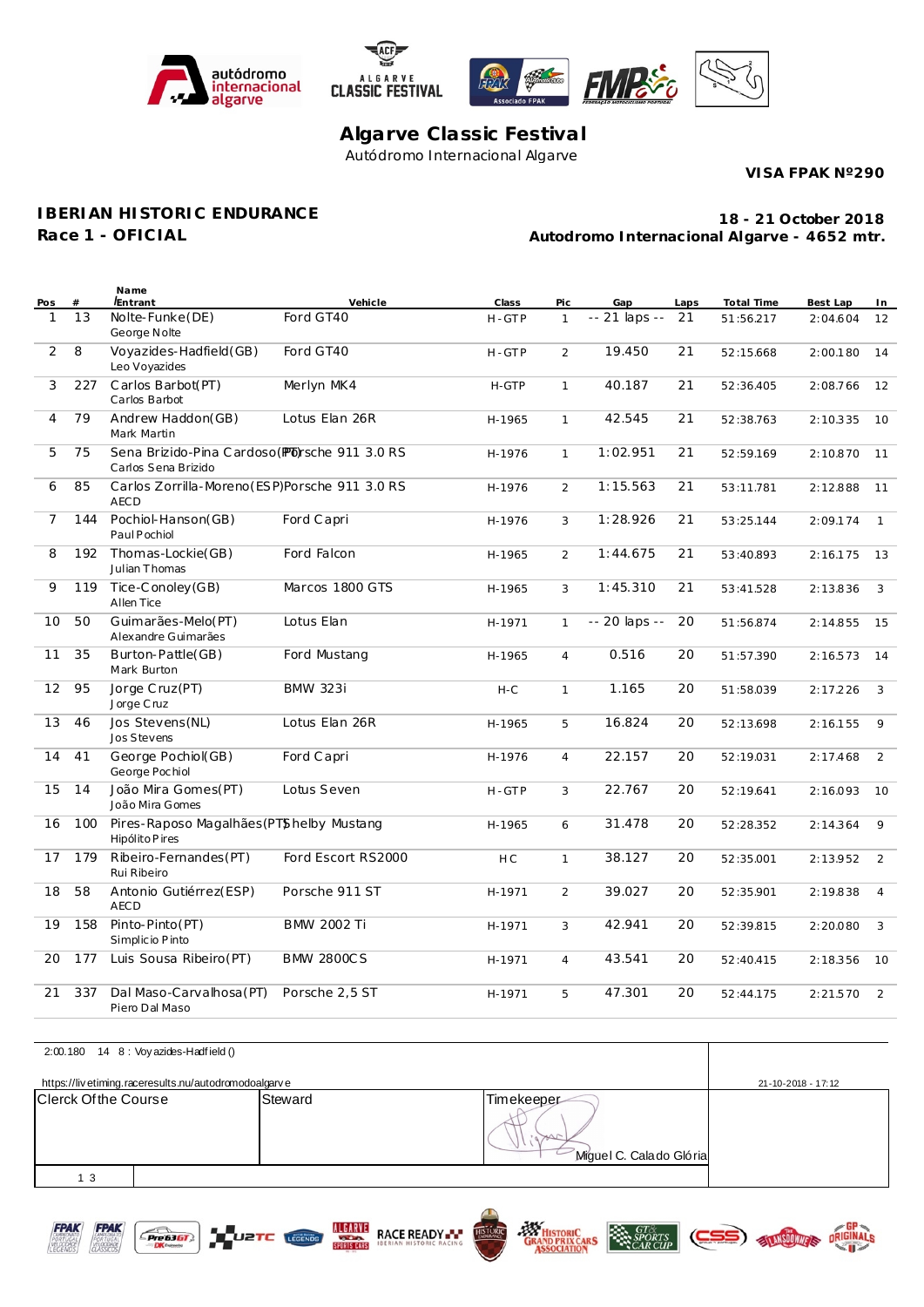





# **Algarve Classic Festival** Autódromo Internacional Algarve

**VISA FPAK Nº290**

### **IBERIAN HISTORIC ENDURANCE**

**Race 1 - OFICIAL**

**Autodromo Internacional Algarve - 4652 mtr. 18 - 21 October 2018**

| Pos | #   | Name<br><i>Entrant</i>                       | Vehicle                      | Class      | Pic            | Gap           | Laps | Total Time | Best Lap | In             |
|-----|-----|----------------------------------------------|------------------------------|------------|----------------|---------------|------|------------|----------|----------------|
| 22  | 170 | Paulo Sousa (PT)<br>Paulo Sousa              | Saab Sonett III              | H-1976     | 5              | 1:32.872      | 20   | 53:29.746  | 2:21.357 | 3              |
| 23  | 159 | Vaz-Soares (PT)<br>Miguel Vaz                | Datsun 510/1600 SSS          | H-1971     | 6              | 1:33.317      | 20   | 53:30.191  | 2:22.130 | 12             |
| 24  | 458 | Boel-Rubbio(NL)<br>Pieter Boel               | ISO Grifo A3C                | H-1965     | $\overline{7}$ | 1:40.299      | 20   | 53:37.173  | 2:15.228 | 3              |
| 25  | 157 | García-García (ESP)<br>I Idefonso García     | Porsche 911 2.5 ST           | H-1971     | $\overline{7}$ | 1:43.981      | 20   | 53:40.855  | 2:21.778 | 9              |
| 26  | 51  | Santos-Petiz(PT)<br>Jorge Santos             | Alfa Romeo GTAm              | H-1971     | 8              | 1:45.941      | 20   | 53:42.815  | 2:22.254 | 3              |
| 27  | 121 | Rayment-Wheeler(GB)<br>Paul Rayment          | <b>MGB Roadster</b>          | H-1965/GDS | $\mathbf{1}$   | 2:25.958      | 20   | 54:22.832  | 2:22.657 | 3              |
| 28  | 131 | Bonny-Renavand(FR)<br>Philippe Bonny         | <b>BMW 2002 Ti</b>           | H-1971     | 9              | -- 19 laps -- | 19   | 51:26.158  | 2:21.096 | 9              |
| 29  | 116 | Silva-Sousa Coutinho (PT)<br>Gonçalo Silva   | <b>MGB</b>                   | H-1965/GDS | 2              | 0.779         | 19   | 51:26.937  | 2:27.361 | 3              |
| 30  | 29  | Parsons-Illingworth (GB)<br>Richard Parsons  | Moris Mini Cooper S          | H-1965/GDS | 3              | 31.665        | 19   | 51:57.823  | 2:24.277 | 3              |
| 31  | 327 | Nunes-Carvalhosa(PT)<br>Nuno Nunes           | Porsche 911 SWB              | H-1965/GDS | $\overline{4}$ | 50.331        | 19   | 52:16.489  | 2:32.228 | 12             |
| 32  | 101 | Uiterwaal-Nilsson(NL)<br>Bart Uiterwaal      | Ford Mustang MK1             | H-1965     | 8              | 50.862        | 19   | 52:17.020  | 2:14.999 | 9              |
| 33  | 22  | Birchenhough-Dale (GB)<br>Ellie Birchenhough | Austin Mini Cooper S         | H-1965/GDS | 5              | 52.320        | 19   | 52:18.478  | 2:27.574 | 14             |
| 34  | 139 | Duarte-Silva (PT)<br><b>Bruno Duarte</b>     | Alfa Romeo GTAM              | H-1971     | 10             | 54.694        | 19   | 52:20.852  | 2:27.862 | 12             |
| 35  | 250 | Jorge Guimarães(PT)<br>Jorge Guimarães       | Volvo 121                    | H-1971     | 11             | 1:22.569      | 19   | 52:48.727  | 2:28.146 | 3              |
| 36  | 317 | Carvalhosa-dal Maso(PT)<br>José Carvalhosa   | Porsche 911-S SWB            | H-1965/GDS | 6              | 2:54.539      | 19   | 54:20.697  | 2:33.105 | 3              |
| 37  | 220 | Paulo Rompante(PT)<br>Paulo Rompante         | Alfa Romeo Giulia Super 1600 | $H-C$      | 2              | -- 18 laps -- | 18   | 49:45.710  | 2:27.505 | 3              |
| 38  | 142 | Adams-Griffin(GB)<br>Nigel A dams            | Lotus Elan S1                | H-1965     | 9              | 1:44.986      | 18   | 51:30.696  | 2:20.550 | $\overline{2}$ |
| 39  | 42  | James Willis (GB)<br>James Willis            | MG Midget Coupe              | H-GTP/GDS  | $\mathbf{1}$   | 1:48.328      | 18   | 51:34.038  | 2:33.084 | 13             |
| 40  | 104 | Luis Gama Rocha(PT)<br>Luis Gama Rocha       | Ford Cortina Lotus           | H-1965/GDS | $\overline{7}$ | 2:02.530      | 18   | 51:48.240  | 2:30.166 | 2              |
| 41  | 109 | Castro-Nas (ESP)<br>Antonio Castro           | Ford Anglia                  | H-1965/GDS | 8              | 2:36.449      | 18   | 52:22.159  | 2:37.069 | $\overline{2}$ |
| 42  | 23  | Vincent Tourneur(FR)<br>V incent Tourneur    | Porsche 356 Speedster        | H-1965     | 10             | 3:39.829      | 18   | 53:25.539  | 2:43.751 | 8              |

|                      | 2:00.180 14 8 : Voy azides-Hadfield ()               |         |                                       |                    |  |
|----------------------|------------------------------------------------------|---------|---------------------------------------|--------------------|--|
|                      | https://livetiming.raceresults.nu/autodromodoalgarve |         |                                       | 21-10-2018 - 17:12 |  |
| Clerck Of the Course |                                                      | Steward | Timekeeper<br>Miguel C. Calado Glória |                    |  |
| 2 3                  |                                                      |         |                                       |                    |  |



 $E$  Pre 6361





**EN GT&**<br>SPORTS

ELANSDOWNERS